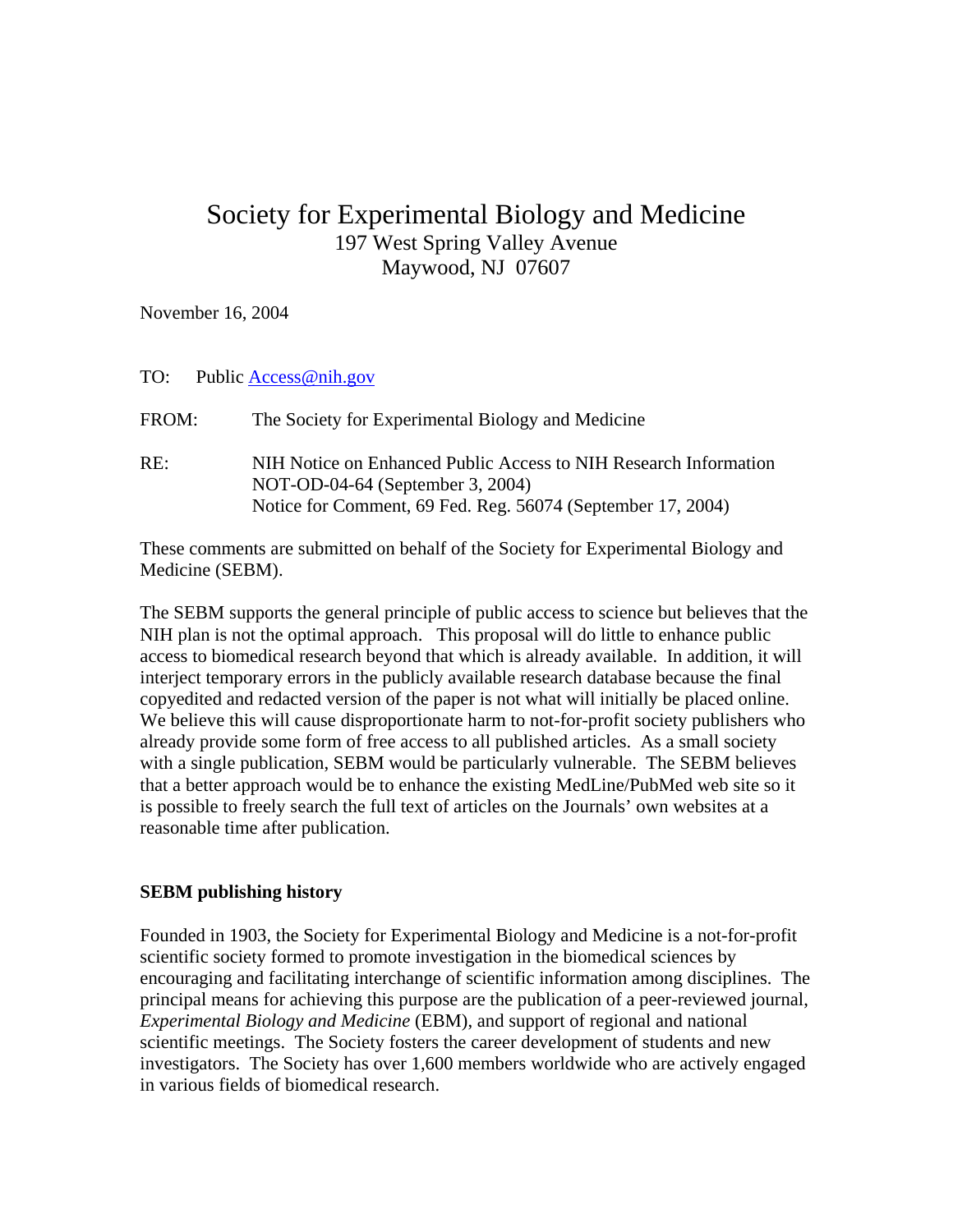Published monthly (except August), EBM (formerly *Proceedings of the Society for Experimental Biology and Medicine*) provides original research, mini-review, symposia proceedings and brief communication articles on topics of cross-disciplinary interest in endocrinology, molecular biology, nutrition, experimental medicine, physiology, genetics immunology, biochemistry, microbiology and other, biomedical, pharmaceutical and animal science specialties. EBM publishes results of basic studies with clinical and public health implications, as well as novel findings on topics in the realm of experimental biology and medicine.

SEBM joined a group of scholarly not-for-profit publishers who developed the DC Principles for Free Access to Science. The group currently consists of 57 publishers and university presses representing 125 publications. Consistent with the DC Principles, SEBM has done the following:

In October 1999, the Society began publishing both print and online versions of its journal

EBMonline full-text articles are free to members and to researchers at institutions that have paid library subscriptions to EBM, and abstracts of all articles are available free to the public as soon as they are published

In January 2003, SEBM began providing free public access to all journal articles 12 months after publication

In January 2004, SEBM instituted use of the AllenTrack online manuscripts submission and tracking system to facilitate manuscript submission, review and early publication of all articles

Abstracts of newly published EBM articles are indexed in MedLine and the full text of EBM articles are included in the Google search system EBM is freely available to scientists in 65 low income nations

A separate digital archive at NIH is not needed to provide access to articles in EBM because they are easily accessible thorough our online publisher, HighWire Press either directly or through a search on the MedLine site. As is indexed by Google, which has been granted permission to search the full content of nearly all journals in the HighWire online collection, all articles of specific interest to the public can be readily identified. During the first year of publication, EBM provides pay-per-view access at \$8 per article. Thus, there is no need for manuscripts to reside on an NIH server to be accessible.

## **Impact on researchers**

The NIH proposal was intended to benefit researchers and the public by broadening early access to the scientific literature for research supported by NIH. Productive science generated with both public and private funds is a major economic and societal resource. Increasingly this resource is generated by interdisciplinary groups comprising biology, engineering, physical sciences and social sciences. These groups are not supported by one government agency but reflect a blend of funding from NIH, NSF, DOE, VA, DOD, USDA, HRSA, NASA, state governments and industry in general. For one member,